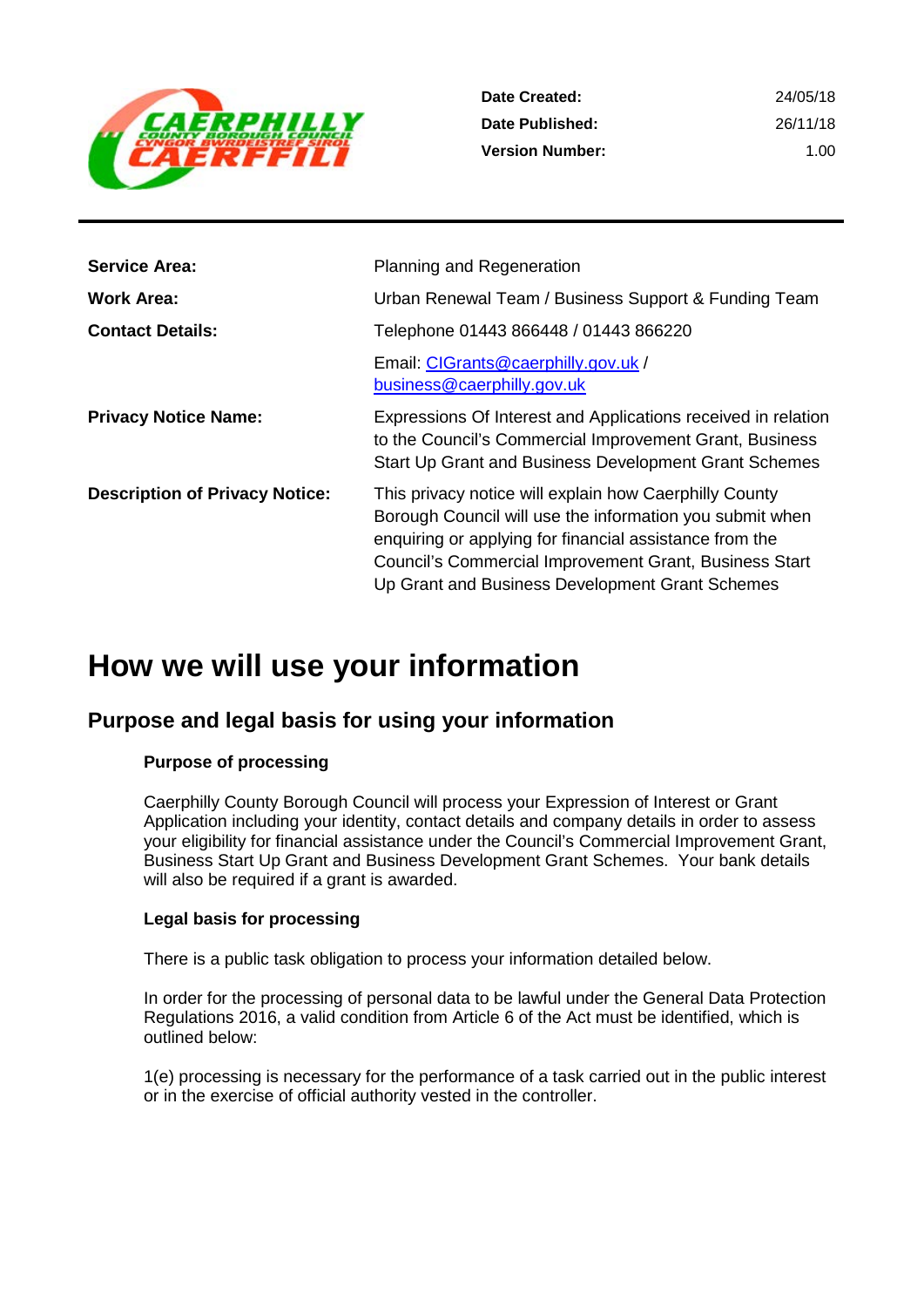## **Who will have access to your information**

#### **Identity of Data Controller and Data Protection Officer**

The Data Controller for your information is Caerphilly County Borough Council. The Data Protection Officer is:

Ms Joanne Jones Corporate Information Governance Manager / Data Protection Officer Email: dataprotection@caerphilly.gov.uk Tel: 01443 864322

Other Data Controllers may also be responsible for your information, depending on the specific circumstances. Please contact the Service Area for further information.

#### **Details of main users of your information**

Staff within the Urban Renewal Team will register your Expression of Interest and Grant Application for a Commercial Improvement Grant, including your identity, contact details, company details and business location into an electronic database in order to assess your eligibility for financial assistance under the Council's Commercial Improvement Grant Scheme and to inform you of their decision.

Staff within the Business Support & Funding Team will register your Grant Application for a Business Start Up Grant or a Business Development Grant, including your identity, contact details, company details and business location into an electronic database in order to assess your eligibility for financial assistance under the Council's Business Start Up Grant and Business Development Grant schemes.

A hard copy of the forms will also be kept on file. Your bank details will be required if a grant is awarded.

#### **Details of any sharing of your information within Caerphilly county borough council**

The property details and quote received for the Commercial Improvement Grant application will be shared with Quantity Surveyors in the Housing Department.

A summary report containing the applicants name, business name and location will be written for every grant claim and will be shared with Corporate Finance, Head of Regeneration and Planning and the Cabinet Member for Economy, Infrastructure, Sustainability & Wellbeing of Future Generations Champion. Notice of the decision will be posted on the Members' Portal for a period of three days.

#### **Requests for information**

All recorded information held by Caerphilly County Borough Council may be subject to requests under the Freedom of Information Act 2000, Environmental Information Regulations 2004 and the Data Protection legislation.

If the information you provide is subject to such a request, where possible Caerphilly County Borough Council will consult with you on its release. If you object to the release of your information we will withhold your information if the relevant legislation allows.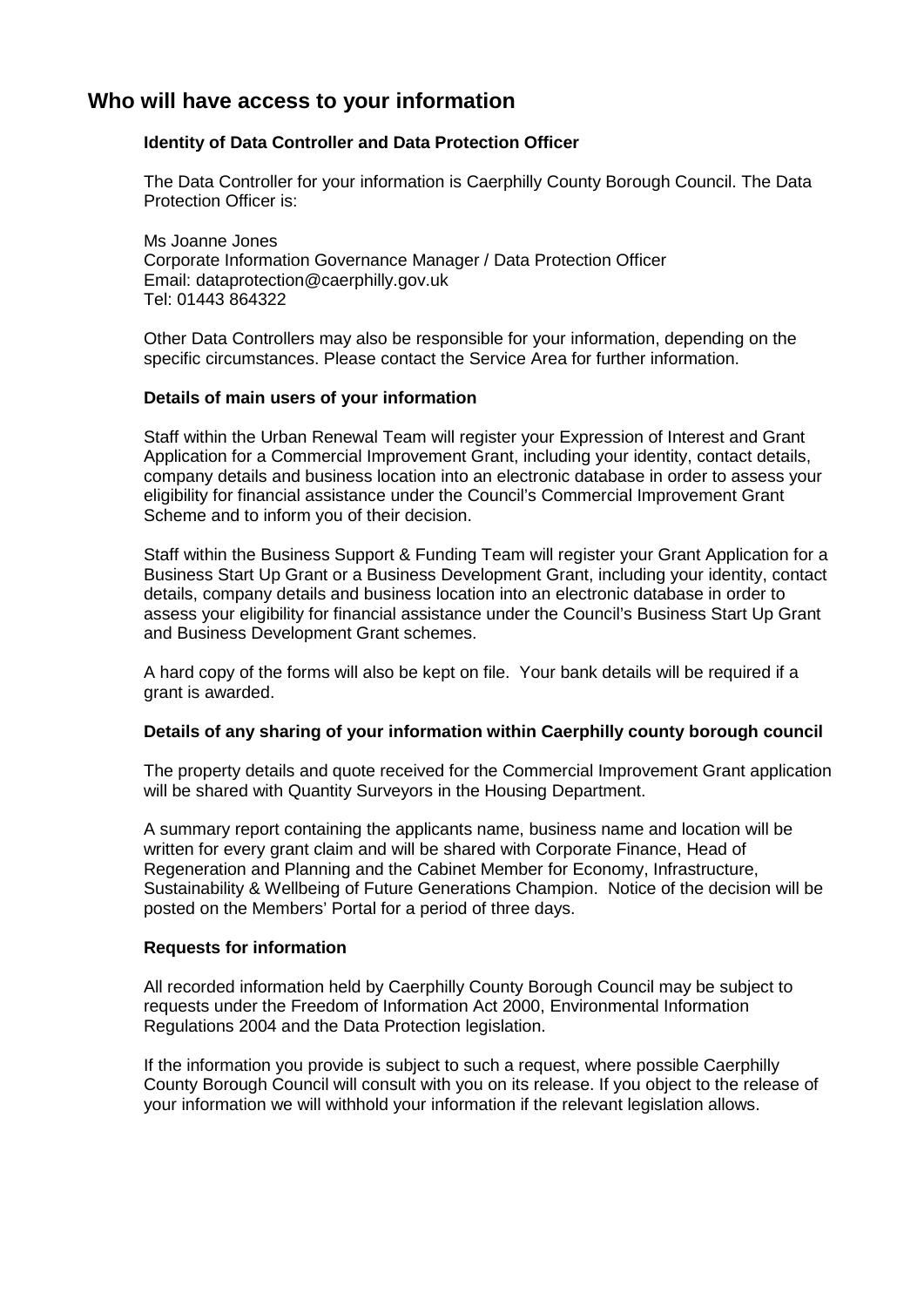## **How long will we retain your information**

#### **Details of retention period**

How long Caerphilly County Borough Council retains information is determined through statutory requirements or best practice.

Grant applications are kept for 10 years following the issuing of the grant award.

Grant recipients must also comply with and assist the Managing Authority to comply with document retention requirements under any applicable State Aid rules. Where Projects are operating under a State Aid scheme in accordance with the General Block Exemption Regulation (Commission Regulation (EU) No 651/2014) or De Minimis Regulation (Commission Regulation (EU) No 1407/2013), Grant Recipients must maintain detailed records with the information and supporting documentation necessary to establish that all the conditions laid down in the Regulation are fulfilled. Such records must be kept for 10 years after the last aid is granted under the scheme.

## **Your Rights (Inc Complaints Procedure)**

#### **Your rights under the Data Protection Act 1998**

Data Protection gives data subjects (those who the information is about) a number of rights:

- The right of subject access Application forms for this process are available on our website: [SAR Form](http://www.caerphilly.gov.uk/CaerphillyDocs/Council-and-democracy/sar_form.aspx)
- The right to be informed
- The right of rectification
- The right to erasure
- The right to restrict processing
- The right to object
- The right to data portability
- Rights in relation to automated decision making and profiling.

Further information on your rights is available from: [www.ico.org.uk.](http://www.ico.org.uk/)

To enact your rights please contact the service area detailed on the top of this form.

#### **Complaints Procedure**

If you are unhappy with the way that Caerphilly County Borough Council has handled your request / information, you have the right of complaint. Please contact the Service Area detailed at the top of this document outlining your issues.

If you remain unhappy you also have a right of complaint to the Information Commissioner's Office. Please follow this link for further information on the complaints process.

[www.caerphilly.gov.uk/My-Council/Data-protection-and-freedom-of-information/Questions](http://www.caerphilly.gov.uk/My-Council/Data-protection-and-freedom-of-information/Questions-and-complaints)[and-complaints](http://www.caerphilly.gov.uk/My-Council/Data-protection-and-freedom-of-information/Questions-and-complaints)